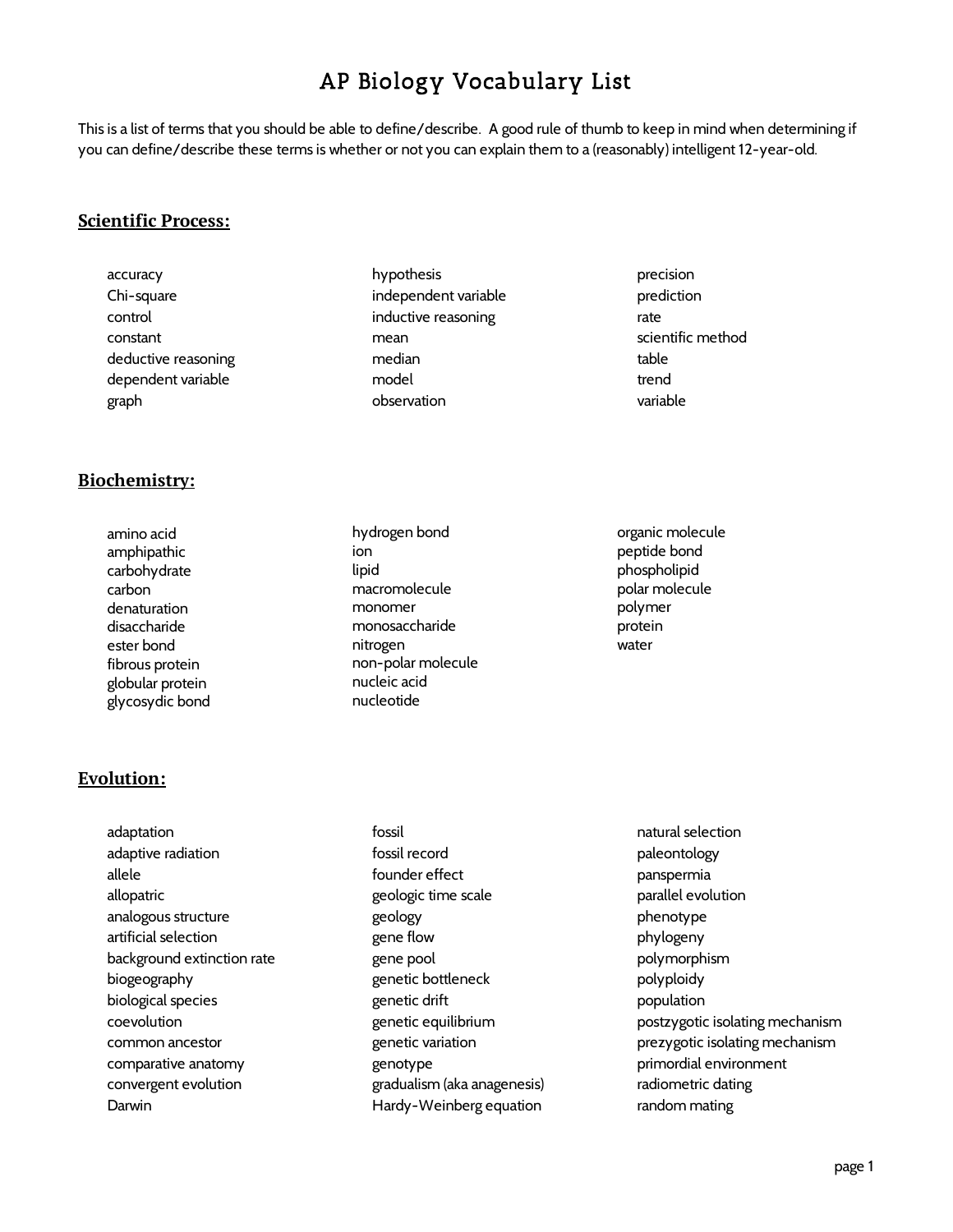differential survival directional selection disruptive selection divergent evolution (aka cladogenesis endosymbiosis epoch evo-devo evolution evolutionary fitness extinction fixation (of alleles)

homologous structures homology hybrid Last Universal Common Ancestor mass extinction migration Miller-Urey experiments modern synthesis molecular clock mutation

relative dating reproductive isolation RNA world rock strata speciation species stromatolite sympatric transitional fossil vestigial organ

# **Classification & Biological Diversity:**

Archaea Bacteria binomial nomenclature cladistics cladogram class distinguishing feature Eukarya

family genus kingdom monophyletic order paraphyletic phylogenetic tree phylogeny

phylum polyphyletic shared derived characteristic shared ancestral characteristic species taxon

# **Cells:**

active transport amphipathic apoptosis aquaporin carrier protein cell wall centrioles channel protein chloroplast communication cyclic AMP (cAMP) concentration gradient cytoplasm cytoskeleton diffusion electron microscope endocytosis endoplasmic reticulum glycolipid glycoprotein Golgi apparatus G-protein linked receptor hormone hypertonic hypotonic ion pump isotonic ligand light microscope lysosome magnification membrane mitochondrion necrosis nuclear envelope nuclear pore

phospholipid phosphorylation cascade pinocytosis plasma membrane plasmolysis prokaryotic cell protein kinase quorum sensing receptor resolution ribosome rough ER second messenger selectively permeable signal cascade signal transduction signal transduction pathway smooth ER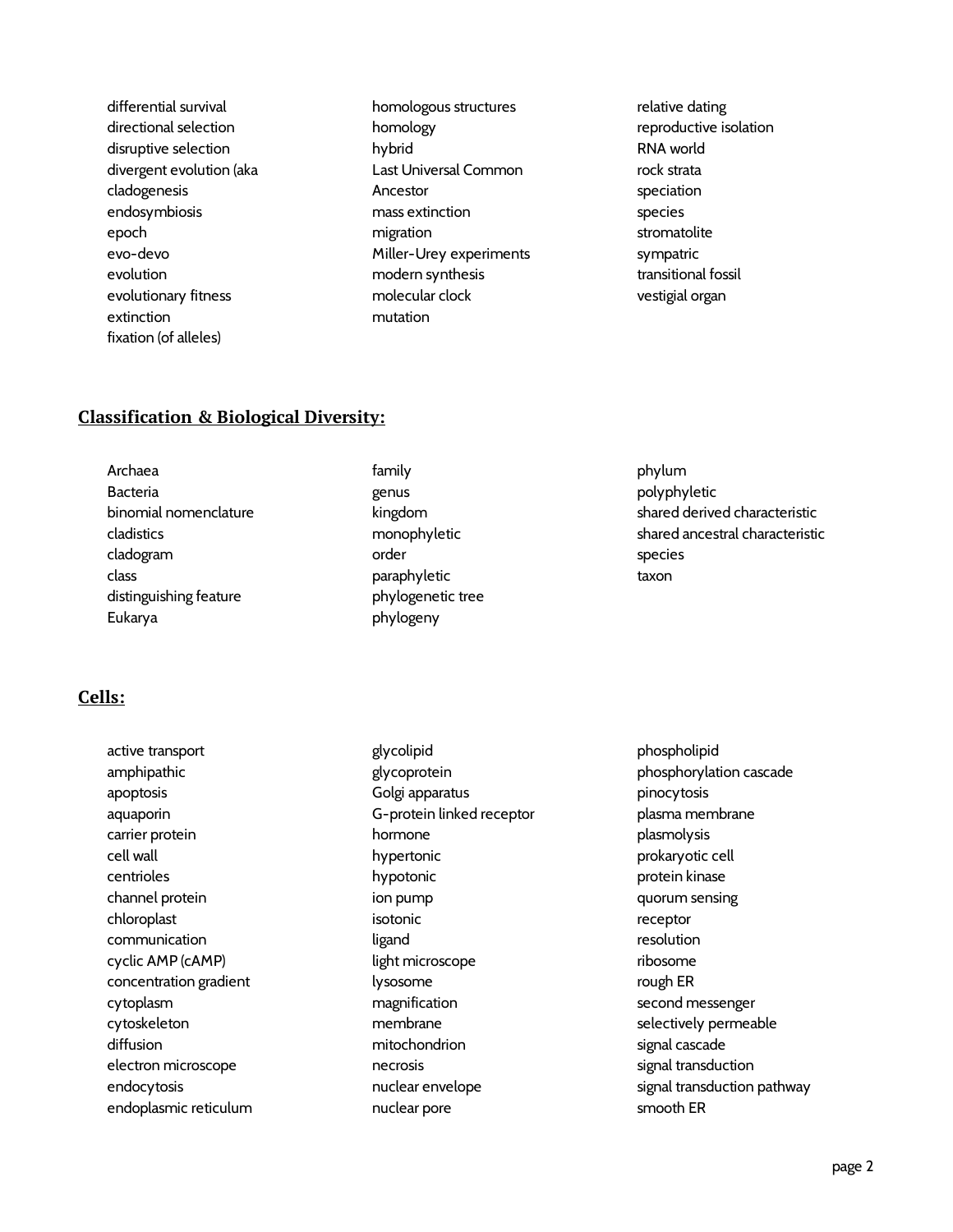exocytosis eukaryotic cell facilitated diffusion flagella fluid mosaic model

# **Cell Division:**

anaphase cancer cell cycle cellular differentiation cell division centrioles chromosome crossing over crossover frequency cyclin-dependent kinase cytokinesis differentiation

# **Molecular Genetics:**

activator amino acids anticodon base-pairing rules cell differentiation constituitive gene coding strand codon DNA DNA ligase DNA polymerase DNA replication embryonic induction exons gel electrophoresis gene expression gene induction gene repression

nucleus organelles osmosis passive transport phagocytosis

surface area:volume ratio transmembrane protein turgor vacuole

diploid (2N) DNA replication fertilization gamete haploid (1N) homologous chromosomes independent assortment interphase maternal chromosome meiosis metaphase mitosis

nuclear division p53 paternal chromosome potency prophase recombination sex chromosome somatic cell specialized cell synapsis telophase

genetic code genetic engineering genetic transplantation helicase homeotic genes *HOX* genes hydrogen bonding inducible genes introns lac operon lagging strand leading strand micro RNA (miRNA) morphogenesis morphogens mutation nucleic acids nucleotides

Okazaki fragments polymerase chain reaction protein regulatory sequence replication fork repressor restriction enzyme reverse transcriptase RNA (mRNA, rRNA, tRNA RNAi small interfering RNA (siRNA) small regulatory RNA start codon/stop codon template strand transcription transcription factors transgenic organism translation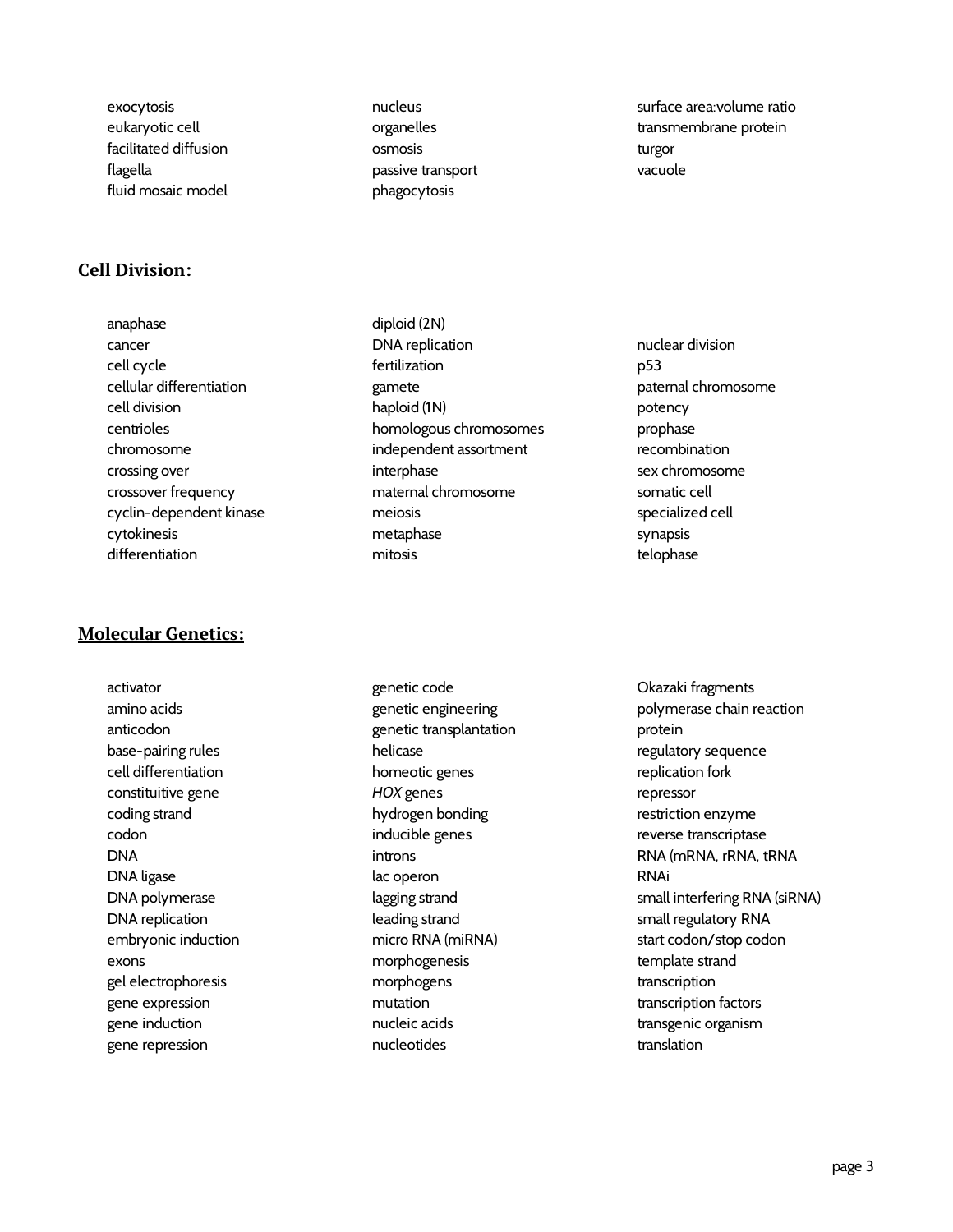# **Mendelian Genetics:**

allele autosome back cross cline codominance continuous variation cross dihybrid cross discontinuous variation dominant F1/F2 Generation genetic counseling genomic imprinting

#### **Metabolism**

absorption spectrum accessory pigment acetyl coA action spectrum activation energy active site anabolism anaerobic metabolism allosteric regulation ATP autotroph Calvin cycle catabolism catalyst cellular respiration chemiosmosis chemoautotroph

# **Physiology**

cell-mediated immunity circadian rhythm closed circulatory system clonal selection companion cell cortex countercurrent exchange courtship

genotype heterozygous homozygous incomplete dominance independent assortment lethal allele linkage monohybrid cross multiple alleles non-disjunction non-nuclear inheritance pedigree analyisis phenotype

phenotypic plasticity polygenetic inheritance Punnett square pure-breeding (aka true-breeding) recessive segregation selfing sex chromosome sex-limited traits sex linked gene test cross trait

chlorophyll chloroplast citric acid cycle coenzyme cofactor compartmentalization consumer cyclic electron flow denaturation electron transport chain entropy endergonic reaction enzyme exergonic reaction feedback inhibition fermentation glycolysis

heterotroph induced fit model light dependent reactions light independent reactions metabolic pathway mitochondrion NAD **NADP** negative feedback non-cyclic electron flow oxidative phosphorylation photolysis photosynthesis positive feedback ribulose bisphosphate substrate-level phosphorylation thylakoid membrane

humoral immunity hypothalamus inflammation inhibition insulin integration intracellular digestion immune response

postsynaptic presynaptic primary immune response pressure-flow hypothesis pulmonary circulation reflex refractory period reproductive strategy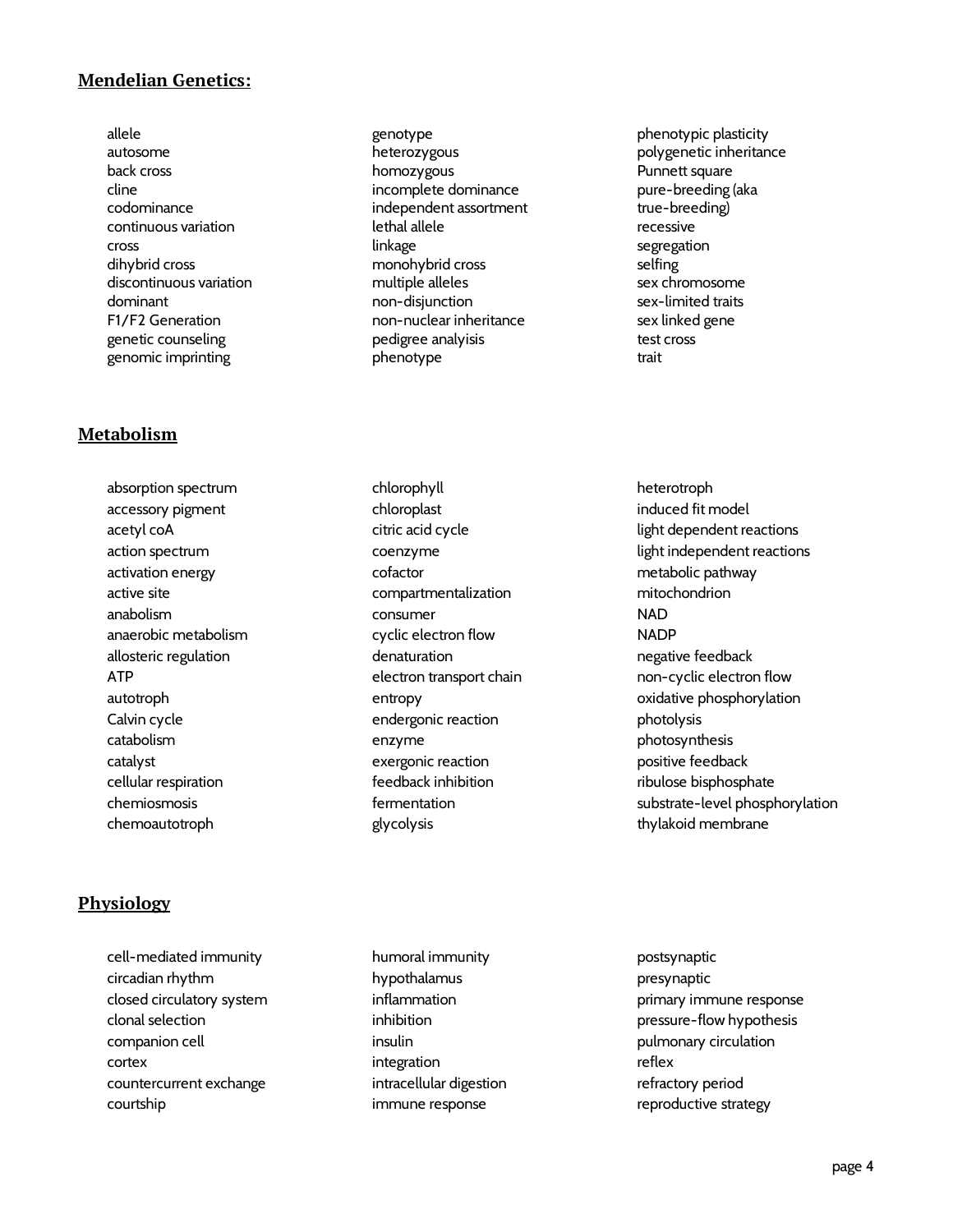dentition diabetes diastole digestive enzymes digestive tract disease dopamine double circulatory system ectothermic electrochemical gradient endocrine signaling endodermis endothermic estivation excretion extracellular digestion fibrin gas exchange gastrovascular cavity gills glucagon guard cells heart heart valves hibernation HIV homeostasis hormone

# **Ecology**

abiotic factor abundance adaptation age structure biodiversity biome biotic factor carbon cycle carrying capacity climate change community conservation decomposer demography density dependent factor kidney leaf leukocyte loop of henle lungs lymphocyte memory cells mesophyll metabolism migration motor neuron myelin myosin neuromuscular junction neuron neurotransmitter nitrogenous waste nodes of Ranvier non-specific defense open circulatory system osmoregulation passive immunity pathogen phagocyte phagocytosis phloem photoperiodism phytochrome

food chain food web global warming greenhouse effect greenhouse gas gross primary productivity habitat hydrologic cycle imprinting interspecific competition intraspecific competition introduced species K-selection keystone species learning

respiratory surface resting potential root root hair root pressure saltatory conduction Schwann cells secondary immune response sensory neuron sensory receptor serotonin sinoatrial node skeletal muscle specific defense stem stimulus stomata symplast synapse T-cell transpiration transpirational pull vaccination vein ventricle villi xerophyte xylem

nitrogen cycle nutrient cycle parasite photoautotroph population population growth population size pollution predator primary consumer quadrat rate of increase resillience r selection saprophyte